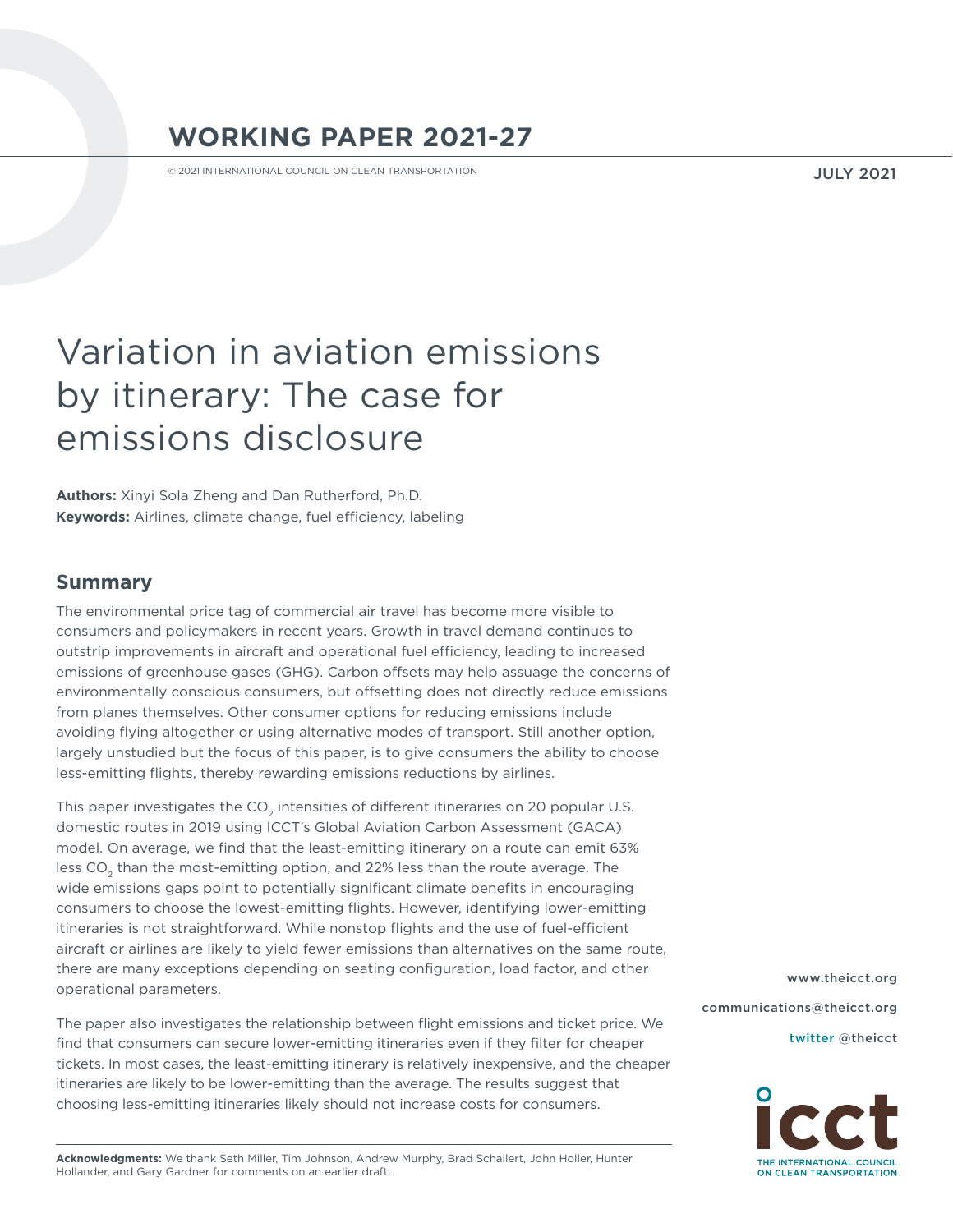The analysis highlights the value to consumers of disclosing flight emissions at the point of purchase. Credible and standardized emissions disclosures will help meet consumer demand for low-emitting flights, but will require collaborative efforts from regulators, airlines, travel search engines, and environmental organizations. Once in place, climateinformed consumer choices could accelerate the decarbonization of air travel from the supply side as well, as airlines see a payoff in offering more low-emitting options.

# **Background**

Carbon dioxide ( $CO<sub>2</sub>$ ) emissions from commercial aviation are growing rapidly and are on track to triple by 2050, under a pre-COVID business-as-usual scenario. At that point they could claim up to a quarter of the global 1.5°C carbon budget (IATA, 2013; Pidcock & Yeo, 2016). Of all CO<sub>2</sub> emitted from commercial aircraft in 2019, passenger air travel was responsible for about 85%, or 785 million tonnes (Graver, Rutherford, & Zheng, 2020).

Consumers are increasingly aware that air travel, whether for business or leisure, carries a significant environmental cost. Air travel can account for a large portion of an individual's carbon footprint, especially for frequent flyers (Rosenthal, 2013), yet the industry is only beginning to develop decarbonizing technologies that would lower emissions and appeal to consumers: sustainable aviation fuels are in early stages of commercialization, while electricity- or hydrogen-powered aircraft are still at the research and development stage. In the absence of mature technological solutions, the public increasingly considers the option of flying less to be a serious climate protection strategy, as evidenced by the emergence of the *flygskam* ("flying shame") movement in Europe. This is a concerning trend for airlines. Meanwhile, the COVID-19 pandemic is fueling more scrutiny of business air travel, with some analysts estimating that up to 36% of business travel may never return (McCartney, 2020).

However, Davison et al. (2014) identified a value-action gap between consumers' awareness of the climate impacts of air travel and their behaviors: not all climateconscious consumers can or do cut back air travel. An alternative for these consumers could be to choose less-emitting flights based on emissions information available at the point of ticket purchase. Airlines would likely prefer a system of accurate climate disclosure to the unwelcome alternative: an end to flying for many travelers.

Currently, public information on flight emissions is scarce. U.S. carriers report their operations (T-100) and financial data including fuel burn (Form 41) quarterly to the Bureau of Transportation Statistics (BTS) of the U.S. Department of Transportation (DOT). The granularity of the data varies—it can be as coarse as by carrier and aircraft type—but is not precise enough to determine emissions by itinerary. Several online carbon calculators, including those from the International Civil Aviation Organization (ICAO), ClimateCare, and individual airlines, allow users to estimate CO<sub>2</sub> emissions for origin-destination airport pairs.<sup>1</sup> However, these online calculators do not provide specific information on carrier or aircraft type and cannot be used by consumers to choose less-emitting flights; they are mostly intended to assist in calculating the carbon offsets needed for a typical flight on a given route.

<sup>1</sup> ICAO's carbon emissions calculator can be accessed at [https://www.icao.int/environmental-protection/](https://www.icao.int/environmental-protection/ Carbonoffset/Pages/default.aspx)  [Carbonoffset/Pages/default.aspx](https://www.icao.int/environmental-protection/ Carbonoffset/Pages/default.aspx). The carbon calculator developed by ClimateCare can be accessed at [https://climatecare.org/calculator/.](https://climatecare.org/calculator/) United Airlines' carbon offset calculator can be accessed at [https://united.](https://united.conservation.org/) [conservation.org/.](https://united.conservation.org/)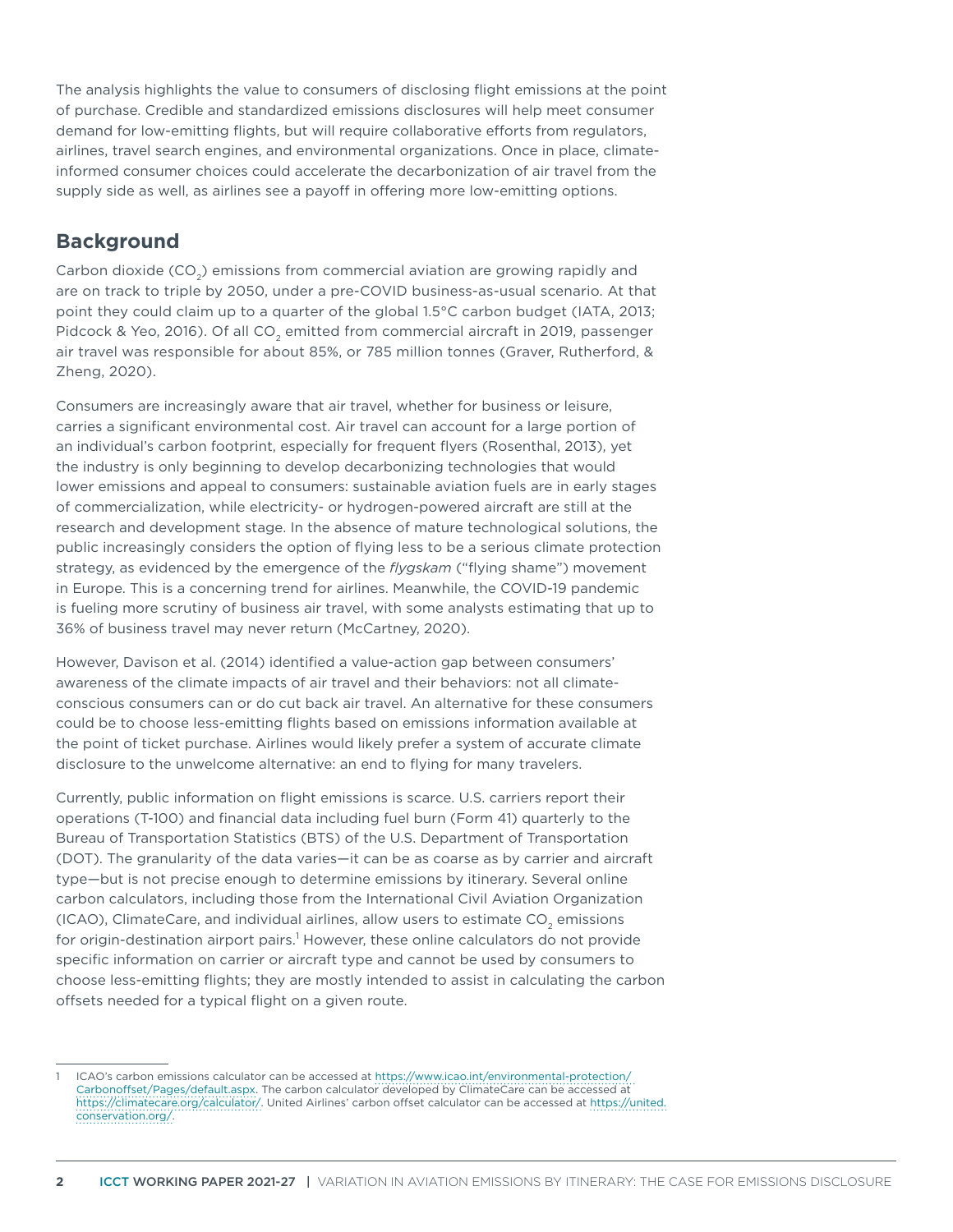Through years of study of airline fuel efficiency, the International Council on Clean Transportation (ICCT) has analyzed and publicized the fuel efficiency gap among different carriers in the same market, as well as factors that affect fuel efficiency. Most recently, we found that the gap between the most and least fuel-efficient airlines on U.S. domestic operations was 26% in 2018 after controlling for differences in airlines' business models (Zheng, Graver, & Rutherford, 2019). This gap appeared to be wider for international flights on a passenger- kilometer basis. For instance, the fuel efficiency gap between the most and least fuel-efficient airlines was 64% for the transpacific market (in 2016) and 63% for the transatlantic market (in 2017) (Graver & Rutherford, 2018a, 2018b). Overall, when airlines deploy more fuel-efficient aircraft, include less premium seating, and load fuller planes (both passenger and belly freight), their average fuel efficiency beats that of their peers.

ICCT research has also identified a large gap in route-specific fuel efficiency—up to 90% on a passenger-mile per unit-of-fuel basis for popular U.S. domestic routes (Zeinali et al., 2013). An airline's overall fuel efficiency does not always translate into its route-specific performance. Aircraft type and layover location introduce variations in fuel efficiency<sup>2</sup> on specific itineraries. Similarly, aircraft type plays an important role in fuel efficiency on U.S.-Canada transborder routes (Liu & Kharina, 2017). Choosing single-aisle, mainline aircraft or turboprops over regional jets could likely lead to loweremitting trips, although relative airline fuel efficiency performance varies across routes. Carrier performance metrics, while a useful general benchmark, do not supply all the information needed by consumers to make informed choices about specific flights.

Research is limited on the climate benefits of offering consumers information for choosing lower-emitting flights. Literature on consumer behavior change regarding air travel has typically focused on the willingness to pay for carbon offsets and on substituting flights with alternative transportation modes (Mair, 2011; van Birgelen et al., 2011; Sgouridis et al., 2011). In addition, Mayer et al. (2012) and Wittmer and Wegelin (2012) discussed consumer perceptions of the sustainability practices of airlines and how these might affect booking decisions.

The role of flight-level emissions disclosure in influencing consumer behavior has been studied by Baumeister (2017). The author estimated flight-specific fuel burn based on USDOT data, which revealed very different emissions profiles for flights on the same route. The analysis highlighted the limited usefulness of emissions calculators, which rely on average values of flight data. The study also evaluated environmental organizations' two most recommended strategies (see also Rutherford, 2019) for choosing lessemitting flights—flying on fuel-efficient aircraft and flying non-stop—and found clear exceptions to each, i.e., the recommendations do not always lead consumers to the most climate-friendly flights. These findings suggest a need for credible emissions disclosures at the time of booking.

Travel search engines like Google Flights, Kayak, and Skyscanner have introduced "eco-flight filters" into their platforms. These filters label flights with lower-thanaverage emissions among all search results, but the absolute CO<sub>2</sub> emissions for each itinerary are not currently shown. The emergence of these filters reflects growing consumer interest in climate disclosure at the time of purchase. They are an example

<sup>2</sup> Sustainable aviation fuels (SAFs) generated from biofuels and renewable electricity (e-fuels) could one day influence the GHG intensity of airlines. But SAFs currently account for about 0.05% of global jet fuel use (IATA, 2020), and therefore do not materially impact airline emissions. For this reason, this work focuses on fuel efficiency alone.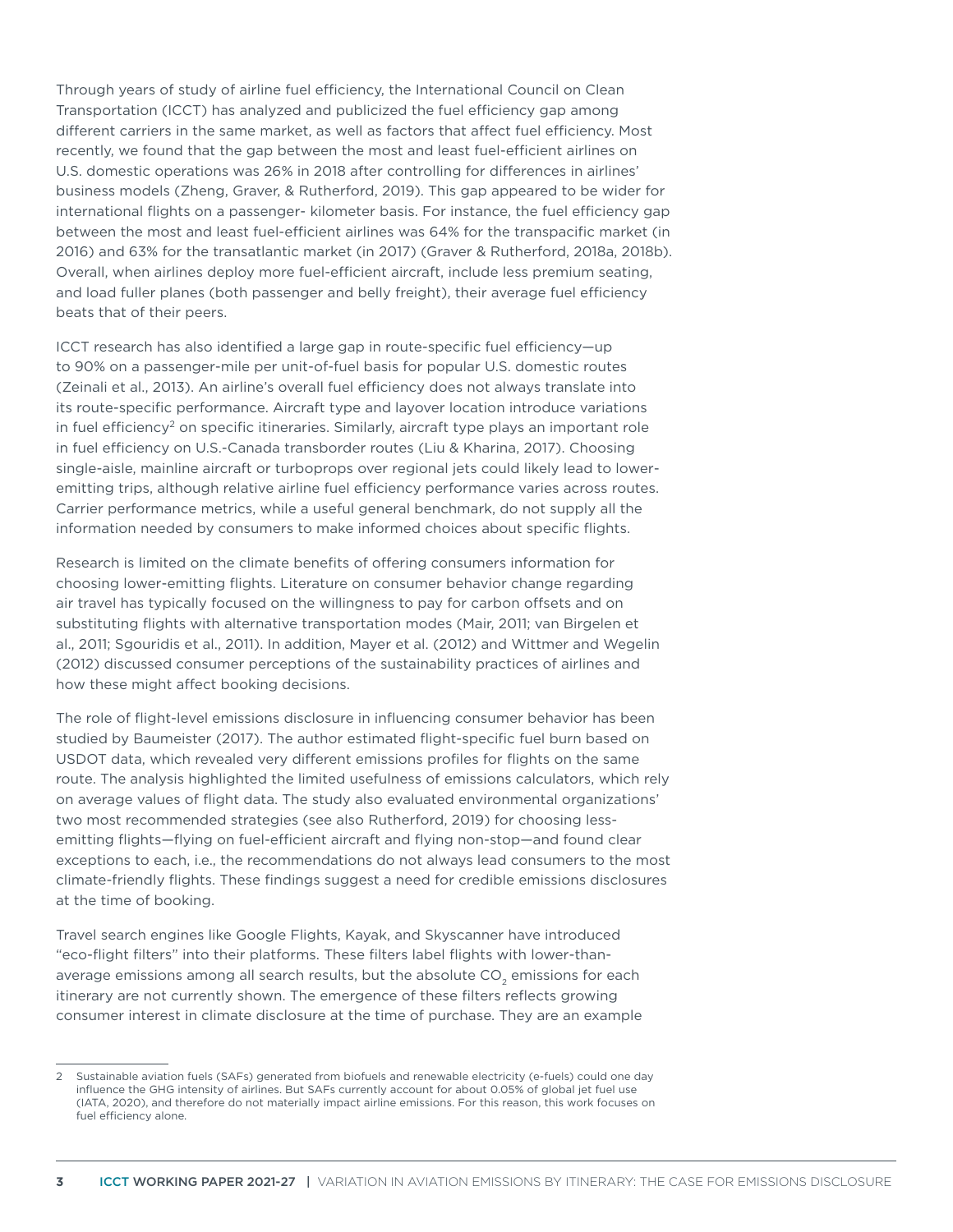of environmental labeling, a common tool applied to many consumer products to assess their sustainability. When deployed with integrity, labels can provide concise and easy-to-digest information for environmentally conscious consumers, but they are also susceptible to being over-simplified and misleading. In contrast, direct disclosure of emissions tends to be more objective and informative. Baumeister & Onkila (2017) have found that an eco-label for flights could be an effective way to inform consumers and nudge them toward lower-emitting flights.

Researchers at University of California, Davis surveyed university employees on their flight purchasing preferences when hypothetical price and emissions estimates were presented side by side (Amenta & Sanguinetti, 2020). The surveyed employees expressed willingness to pay more for a lower-emitting flight—about \$200 per tonne of  $CO<sub>a</sub>$ -equivalent of emissions saved, which is much higher than the carbon offset prices seen today. The emissions information also reportedly provided more incentives for the employees to choose direct flights from a non-preferred airport over flights with a layover leaving from a preferred airport. This study indicates that presenting emissions information at the time of booking can indeed affect consumer behavior and emissions.

This paper examines the emission intensities of different itineraries on the same route, based on airline- and aircraft-specific fuel burn modeling. The analyses highlight the gap of CO<sub>2</sub> emissions per passenger between most- and least-emitting itineraries on each studied route. We also explore the relationship between itinerary emissions and various itinerary characteristics, including number of stops, aircraft deployed, carrier, and ticket price.

# **Methods**

This paper analyzed a total of 20 frequently traveled U.S. domestic routes. Sixteen of these routes were selected based on the high number of departures and total revenue passenger-miles (RPMs) in 2019. On the remaining four selected routes, low-cost carriers account for more than 60% of market share; these routes were selected based on number of departures in 2019 as well as on carrier diversity.<sup>3</sup>

For this analysis, the distinction between *itineraries* and *routes* is important. A route encompasses the entire set of itineraries a consumer might purchase between a pair of origin and destination airports. Itineraries may be direct, or broken into multiple legs, with one or more layover airports between legs<sup>4</sup> (Figure 1). For each route, itinerary data including origin airport, destination airport, distance, carrier and aircraft type for each leg, passenger count, and average fare were retrieved from Airline Data Inc. (2021). The platform provides processed data from Bureau of Transportation Statistics' (BTS) Airline Origin and Destination Survey (DB1B), which provides detailed information for a 10 percent sample of U.S. domestic travel itineraries.

<sup>3</sup> U.S. low-cost carriers included Allegiant Air, Frontier Airlines, JetBlue Airways, Southwest Airlines, Spirit Airlines, and Sun Country Airlines. These carriers were identified based on a list published by the International Civil Aviation Organization (ICAO, 2017).

<sup>4</sup> The generic term "flight," where used in this document, indicates aircraft operations generally; its use is not confined to routes, itineraries, or legs.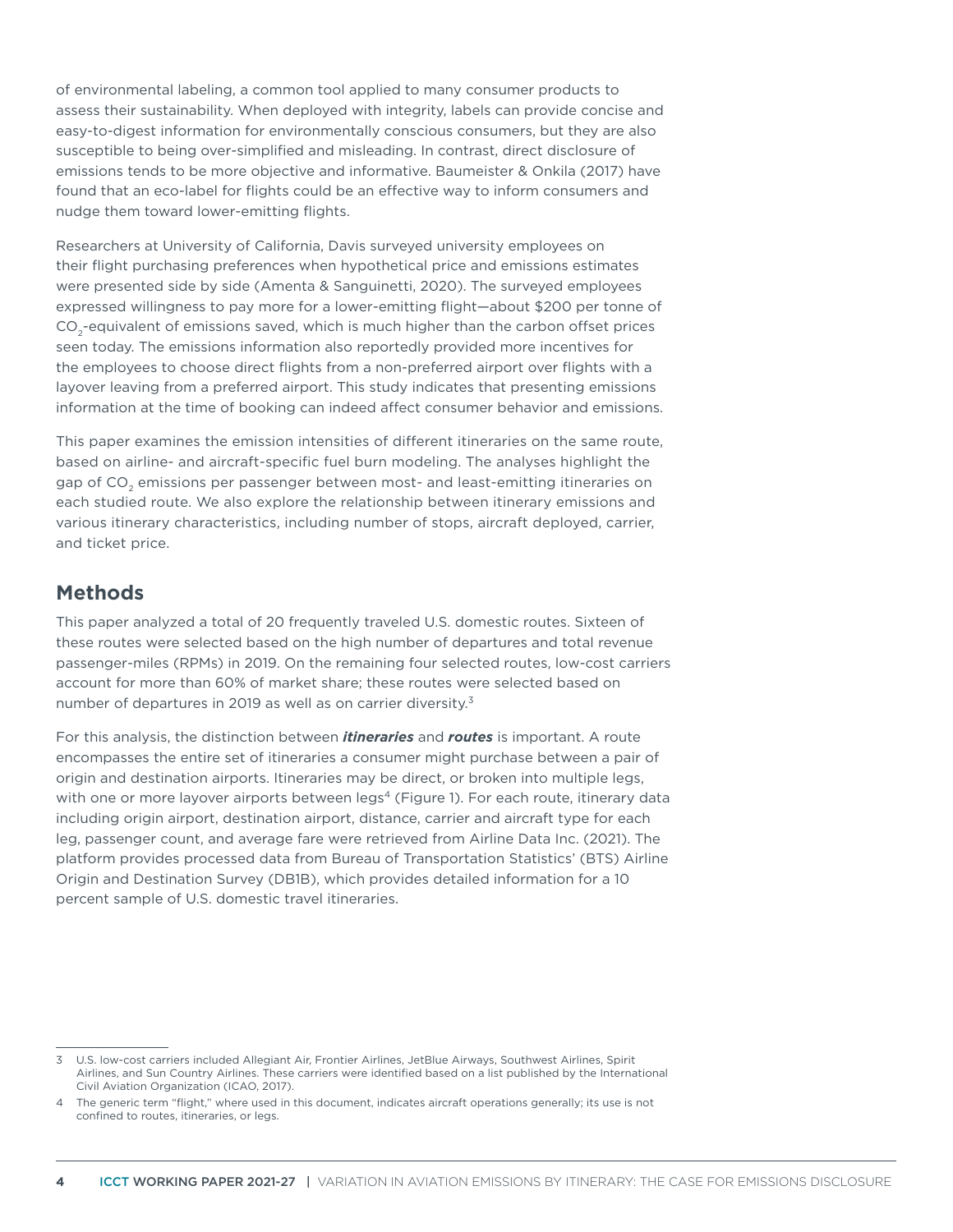

*Note:* The distance of a leg is also called stage length.

**Figure 1.** Relationship among routes, itineraries, and legs.

Summary statistics for the 20 selected routes are shown in Table 1, arranged in order of declining stage length (flight distance).

|  |  |  |  |  |  |  | Table 1. Routes selected for analysis, one-way statistics, 2019 |  |
|--|--|--|--|--|--|--|-----------------------------------------------------------------|--|
|--|--|--|--|--|--|--|-----------------------------------------------------------------|--|

| Origin                                                    | <b>Destination</b>                              | <b>Passengers</b> | <b>Revenue</b><br><b>Passenger Miles</b> | <b>Stage</b><br>Length (mi) |
|-----------------------------------------------------------|-------------------------------------------------|-------------------|------------------------------------------|-----------------------------|
| Boston Logan International Airport (BOS)                  | San Francisco International Airport (SFO)       | 6,706,270         | 18,133,754,080                           | 2,704                       |
| Los Angeles International Airport (LAX)                   | Boston Logan International Airport (BOS)        | 6,755,450         | 17,638,479,950                           | 2,611                       |
| San Francisco International Airport (SFO)                 | John F. Kennedy International Airport (JFK)     | 9,118,780         | 23,581,165,080                           | 2,586                       |
| Newark Liberty International Airport (EWR)                | San Francisco International Airport (SFO)       | 8,701,530         | 22,319,424,450                           | 2,565                       |
| Los Angeles International Airport (LAX)                   | Honolulu International Airport (HNL)            | 6,802,070         | 17,386,090,920                           | 2,556                       |
| Los Angeles International Airport (LAX)                   | John F. Kennedy International Airport (JFK)     | 15,843,690        | 39,213,132,750                           | 2,475                       |
| Los Angeles International Airport (LAX)                   | Newark Liberty International Airport (EWR)      | 7,883,580         | 19,346,305,320                           | 2,454                       |
| Hartsfield-Jackson Atlanta International<br>Airport (ATL) | Los Angeles International Airport (LAX)         | 6,434,330         | 12,526,152,249                           | 1.947                       |
| O'Hare International Airport (ORD)                        | San Francisco International Airport (SFO)       | 6,500,980         | 12,000,809,080                           | 1.846                       |
| Los Angeles International Airport (LAX)                   | O'Hare International Airport (ORD)              | 9,407,400         | 16,408,606,272                           | 1.744                       |
| <b>Orlando International Airport (MCO)</b>                | Luis Muñoz Marín International Airport<br>(SJU) | 5,804,590         | 8,505,672,421                            | 1,465                       |
| Fort Lauderdale-Hollywood International<br>Airport (FLL)  | LaGuardia Airport (LGA)                         | 6,401,740         | 7,720,872,914                            | 1,206                       |
| <b>Orlando International Airport (MCO)</b>                | Philadelphia International Airport (PHL)        | 8,215,290         | 9,019,867,899                            | 1,098                       |
| Seattle-Tacoma International Airport (SEA)                | Los Angeles International Airport (LAX)         | 8,612,110         | 8,215,952,940                            | 954                         |
| Newark Liberty International Airport (EWR)                | Orlando International Airport (MCO)             | 9.431.090         | 8,839,197,621                            | 937                         |
| Hartsfield-Jackson Atlanta International<br>Airport (ATL) | LaGuardia Airport (LGA)                         | 8,939,690         | 6,810,220,977                            | 762                         |
| LaGuardia Airport (LGA)                                   | O'Hare International Airport (ORD)              | 12,725,710        | 9,327,945,430                            | 733                         |
| <b>Denver International Airport (DEN)</b>                 | <b>McCarran International Airport (LAS)</b>     | 6,478,810         | 4,575,492,463                            | 706                         |
| Los Angeles International Airport (LAX)                   | San Francisco International Airport (SFO)       | 11,846,390        | 3,992,233,430                            | 337                         |
| Los Angeles International Airport (LAX)                   | McCarran International Airport (LAS)            | 9.040.230         | 2.133.494.280                            | 236                         |

*Note:* Low-cost carrier dominant routes indicated in red.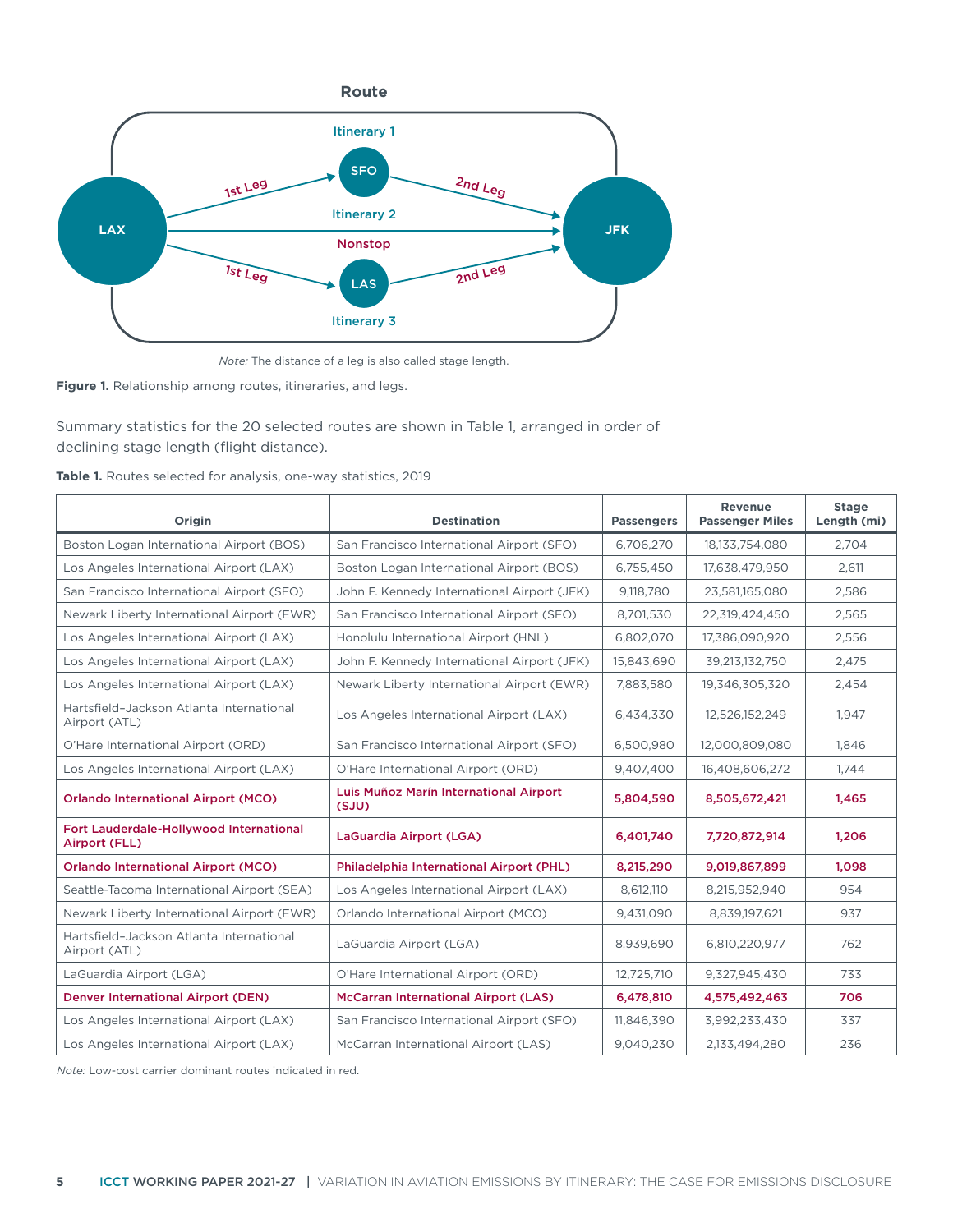We estimated the full flight fuel burn of each leg in an itinerary using our Global Aviation Carbon Assessment (GACA) model (Graver, Rutherford, & Zheng, 2020). GACA models fuel burn using Piano 5 aircraft files, with adjusted distance, taxi time, and payload. Fuel burn estimates for U.S. domestic flights were validated against real-world fuel consumption based on various data sources described in Graver & Rutherford (2021). The resulting inventory provides data on fuel burn for each unique leg-airline-aircraft combination. Each leg in the DB1B database was matched with GACA based on origin-destination and airline; when more than one aircraft type was deployed in 2019, the most prevalent aircraft flown, defined by number of departures, was used for fuel burn estimates. The CO<sub>2</sub> emissions associated with burning one tonne of jet fuel were estimated using the internationally accepted constant of 3.16 tonnes (ICAO, 2020), assuming a density of 0.8 kilograms per liter of jet fuel (ICAO, 2019). For passenger flights with belly freight on board, full flight fuel burn was apportioned to passengers based on the passenger versus freight payload mass, taking into account the furnishings and service equipment used for passengers.

To compare the carbon intensities of different itineraries,  $CO<sub>2</sub>$  emissions per passenger was calculated for each leg and summed for the entire itinerary, based on 2019 operations. Route averages were weighted by the number of passengers on each itinerary; this helps account for the fact that a majority of passengers travel on the handful of direct flights on each route, while the remaining passengers spread out among various one-stop or two-stop itineraries. Infrequently traveled itineraries, defined as those with more than two stops or fewer than 100 passengers recorded in the survey, were excluded from the analysis. A small number of itineraries that were recorded in DB1B survey but not represented in T100 operations, accounting for about 2% of the frequently traveled itineraries, were also excluded. In total, 771 itineraries over the 20 routes are included in the analysis.

Fare information was analyzed to investigate the relationship between itinerary carbon intensity and ticket price. The fare data used represent an average of ticket price across cabin classes and for both fared and unfared (\$0) passengers.<sup>5</sup> For consistency, total flight averages were used for both per passenger CO<sub>2</sub> emissions and fares rather than attempting to break these down by cabin class.<sup>6</sup>

## **Data Analysis**

We present the highest, lowest, and passenger-weighted average CO<sub>2</sub> emissions per passenger7 for all analyzed itineraries on each of the 20 routes in Table 2. The table also shows the percentage differences between (1) most- and least-emitting itineraries and (2) lowest versus average emissions per passenger on the route.

<sup>5</sup> The fare data analyzed do not include ancillary fees charged by airlines. Ancillary fees make up a larger proportion of revenues for low-cost carriers than for legacy carriers (Olmer & Rutherford, 2017); therefore, ticket price only serves as a proxy of the total cost of an itinerary and may represent larger cost differentials among carriers.

<sup>6</sup> Graver, Rutherford, & Zheng (2020) found that the, after accounting for the greater cabin space inhabited, first and business class seating emitted between 2.6 and 4.3 times as much CO<sub>2</sub> per passenger km as economy seating on commercial flights in 2019. Since flights analyzed here include varying amounts of premium seating, different results could be attained by analyzing emissions and fares by seating class. That is beyond the scope of this document.

<sup>7</sup> The route average emissions is a weighted average of all analyzed itineraries on that route based on number of passengers on each itinerary, as opposed to a simple average of all itineraries. Passenger-weighting is important because passengers already tend to choose direct flights to reduce travel time, which has the cobenefit of reducing fuel use and emissions.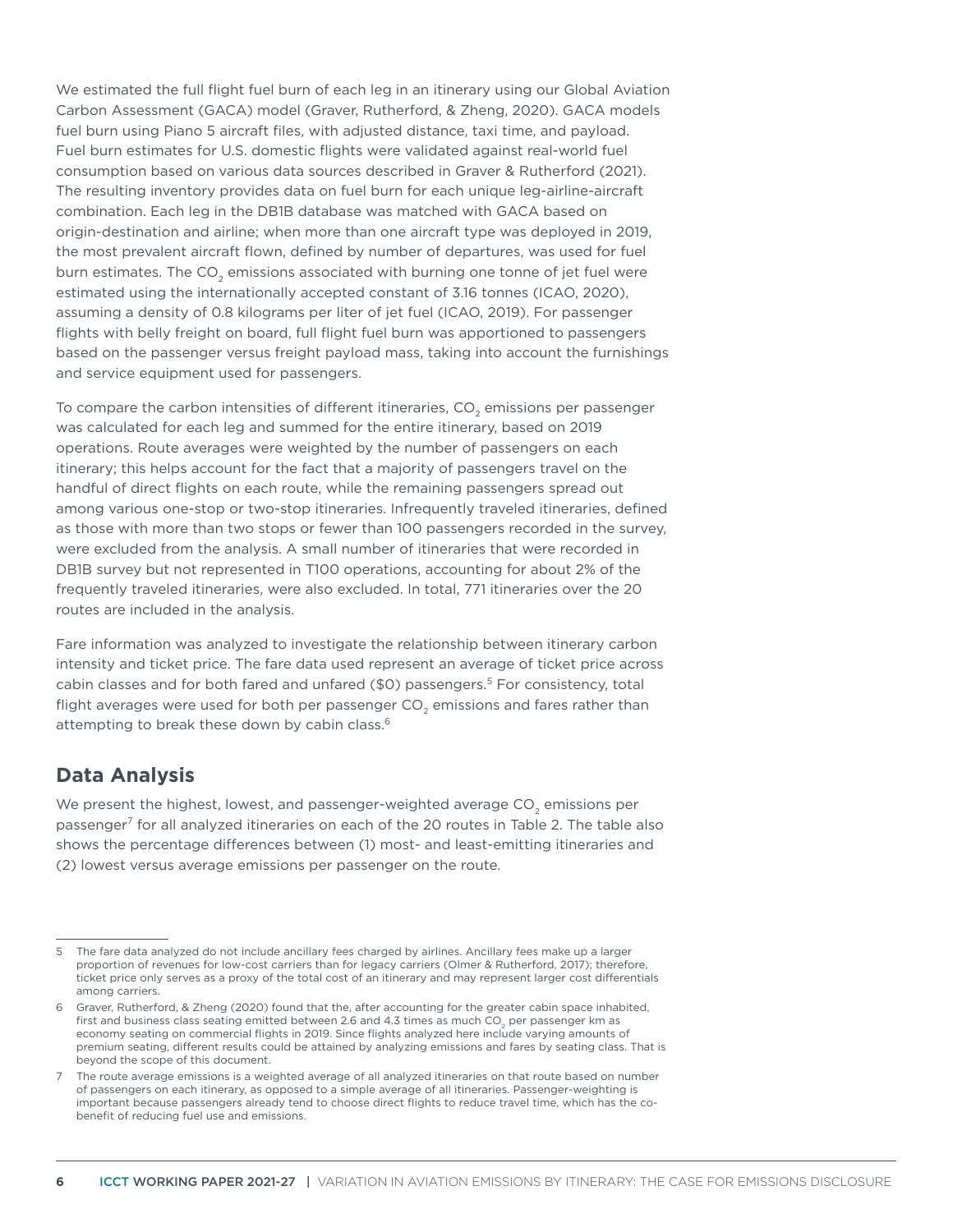|  |  | Table 2. Emissions per passenger on each analyzed route. |
|--|--|----------------------------------------------------------|
|--|--|----------------------------------------------------------|

|            |                    | Number of          | <b>One-way Emissions per</b><br>Passenger (kg CO <sub>2</sub> /pax) |                |     | Low vs<br>average | Low vs<br>high   |  |
|------------|--------------------|--------------------|---------------------------------------------------------------------|----------------|-----|-------------------|------------------|--|
| Origin     | <b>Destination</b> | <b>itineraries</b> | Lowest                                                              | <b>Average</b> |     | difference        | difference       |  |
| <b>EWR</b> | <b>SFO</b>         | 72                 | 306                                                                 | 410            | 612 | $-25%$            | $-50%$           |  |
| <b>BOS</b> | <b>SFO</b>         | 43                 | 268                                                                 | 407            | 651 | $-34%$            | $-59%$           |  |
| <b>SFO</b> | <b>JFK</b>         | 25                 | 306                                                                 | 389            | 593 | $-21%$            | $-48%$           |  |
| <b>LAX</b> | <b>BOS</b>         | 60                 | 258                                                                 | 369            | 603 | $-30%$            | $-57%$           |  |
| <b>LAX</b> | <b>EWR</b>         | 51                 | 258                                                                 | 362            | 641 | $-29%$            | $-60%$           |  |
| <b>LAX</b> | <b>JFK</b>         | 50                 | 287                                                                 | 360            | 641 | $-20%$            | $-55%$           |  |
| <b>LAX</b> | <b>HNL</b>         | 33                 | 312<br>278<br>230<br>252                                            |                | 746 | $-11%$<br>$-9%$   | $-63%$<br>$-60%$ |  |
| <b>ORD</b> | <b>SFO</b>         | 59                 |                                                                     |                | 574 |                   |                  |  |
| <b>ATL</b> | <b>LAX</b>         | 63                 | 191                                                                 | 248            | 545 | $-23%$            | $-65%$           |  |
| <b>LAX</b> | <b>ORD</b>         | 75                 | 201                                                                 | 229            | 545 | $-12%$            | $-63%$           |  |
| <b>FLL</b> | <b>LGA</b>         | 23                 | 134                                                                 | 160            | 354 | $-16%$            | $-62%$           |  |
| <b>MCO</b> | <b>SJU</b>         | 10                 | 124                                                                 | 157            | 306 | $-21%$            | $-59%$           |  |
| <b>EWR</b> | <b>MCO</b>         | 23                 | 96                                                                  | 156            | 306 | $-39%$            | $-69%$           |  |
| <b>SEA</b> | <b>LAX</b>         | 31                 | 134                                                                 | 152            | 306 | $-12%$            | $-56%$           |  |
| <b>LGA</b> | <b>ORD</b>         | 75                 | 115                                                                 | 136            | 488 | $-16%$            | $-76%$           |  |
| <b>ATL</b> | <b>LGA</b>         | 53                 | 86                                                                  | 130            | 364 | $-34%$            | $-76%$           |  |
| <b>MCO</b> | <b>PHL</b>         | 27                 | 86                                                                  | 118            | 431 | $-27%$            | $-80%$           |  |
| <b>DEN</b> | <b>LAS</b>         |                    | 67                                                                  | 93             | 258 | $-28%$            | $-74%$           |  |
| <b>LAX</b> | <b>SFO</b>         | 12                 | 67                                                                  | 77             | 220 | $-13%$            | $-70%$           |  |
| <b>LAX</b> | <b>LAS</b>         | $\overline{9}$     | 48                                                                  | 61<br>134      |     |                   | $-64%$           |  |
|            | $-22%$             | $-63%$             |                                                                     |                |     |                   |                  |  |

Among the analyzed routes, the least-emitting itinerary on average emits  $63\%$  less  $CO<sub>2</sub>$ than the most-emitting itinerary on the same route, with a range from 48% to 80%. This emissions gap between most- and least-emitting itineraries is much wider than the airline-level fuel efficiency gap of 26%, reflecting the influence of layovers (direct vs. non-direct flights), aircraft used, and variations in operational parameters like load factors. When compared to the route averages, the least-emitting itineraries are on average 22% less carbon-intensive.

#### Number of stops and routing

The  $CO<sub>2</sub>$  emissions per passenger for the top 12 most traveled itineraries between Los Angeles International Airport (LAX) and John F. Kennedy Airport (JFK) in New York are shown in Figure 2. This was the most traveled U.S. domestic route in 2019 in terms of both number of passengers and total RPMs. The average itinerary on this route emitted 360 kg  $CO<sub>2</sub>$  per passenger in 2019.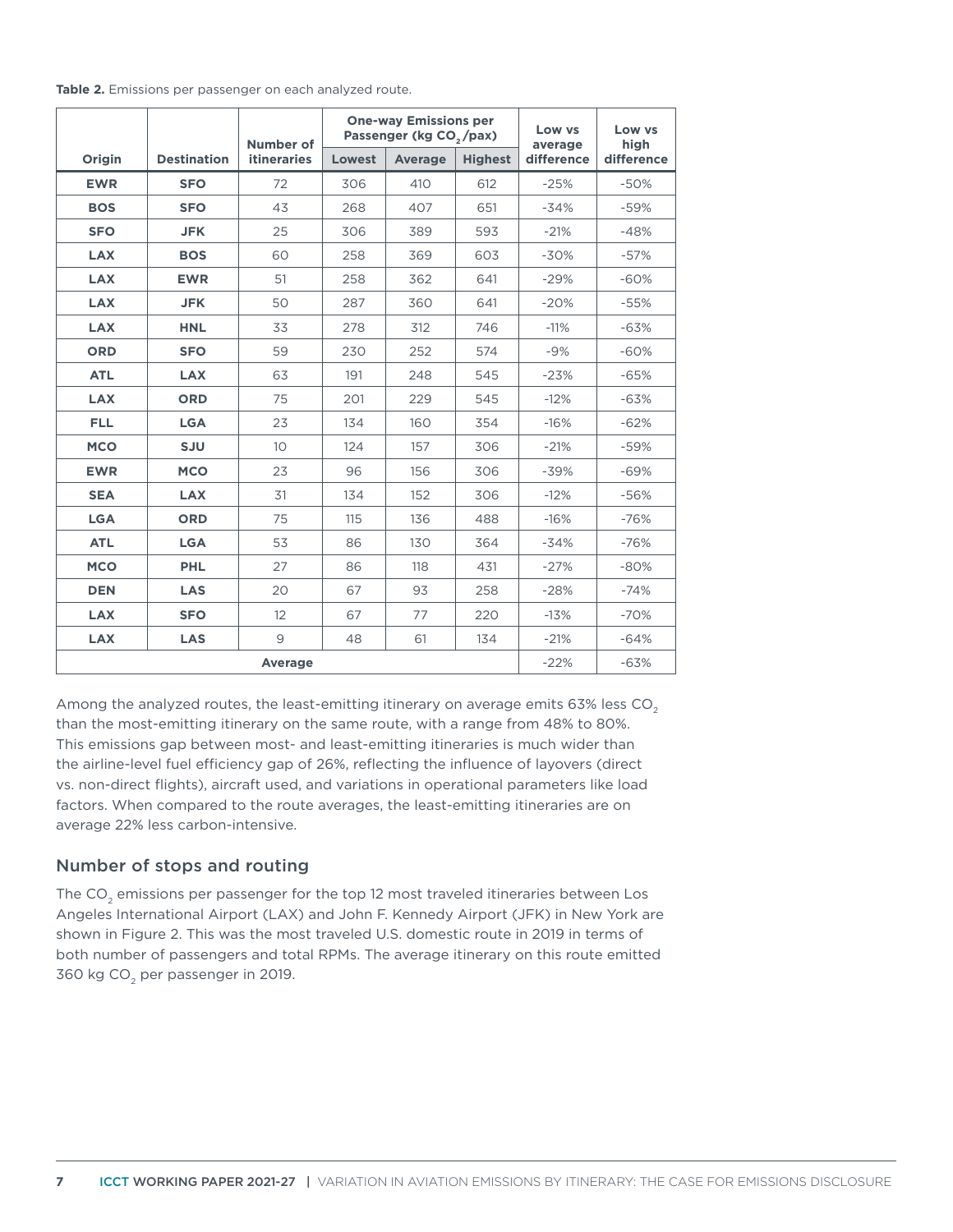

**Figure 2.** One-way CO<sub>2</sub> emissions per passenger (kg) from LAX to JFK itineraries. Green circles represent itineraries with below average per-passenger emissions, while red circles represent those above average.

Several observations can be made. First, among the four direct flights on this route, three are lower-emitting than the average, including one with the lowest per-passenger emissions of all itineraries on this route. The remaining direct flight, however, is among the highest-emitting itineraries on this route because of a premium-seating oriented aircraft configuration. Most one-stop itineraries emit more CO<sub>2</sub> per passenger than the route average, with the exception of less circuitous routes.<sup>8</sup> For instance, a layover in Las Vegas or Phoenix does not significantly increase the total stage length of the itinerary compared to a direct flight, and therefore emits less CO<sub>2</sub> per passenger than itineraries with more circuitous layovers (e.g., San Francisco and Nashville).

Table 3 breaks down the data for all 20 analyzed routes based on the number of stops for each itinerary. A 50<sup>th</sup> percentile value represents the median  $CO<sub>2</sub>$  emissions per passenger. Values lower than 50 are lower-emitting itineraries, while values higher than 50 represent higher-emitting options.

| <b>Itinerary Type</b> | <b>Number of Itineraries</b> | <b>Average Emissions</b><br><b>Percentile Rank</b> | <b>Percentile Range</b> |  |  |
|-----------------------|------------------------------|----------------------------------------------------|-------------------------|--|--|
| <b>Nonstop</b>        | 87                           | 24th                                               | 1 - 99th                |  |  |
| One-stop              | 600                          | 53th                                               | 1 - 99th                |  |  |
| Two-stop              | 84                           | 66th                                               | 17 - 99th               |  |  |

**Table 3.** Average emissions percentile value by number of layovers on each itinerary.

In general, the data confirm that a nonstop flight is likely to emit less CO<sub>2</sub> per passenger than an itinerary with layovers. However, as seen in the LAX-JFK example above, there

<sup>8</sup> At the airline level, circuity is defined as the total number of passenger miles traveled divided by the number of intended/productive passenger miles, as defined by the great circle distance linking an origin and destination airport. For a single passenger, a non-stop route would have a circuity of 1.00 while a layover that increased travel distance by 20% from great circle distance would have a circuity of 1.20. See Zeinali et al., (2013).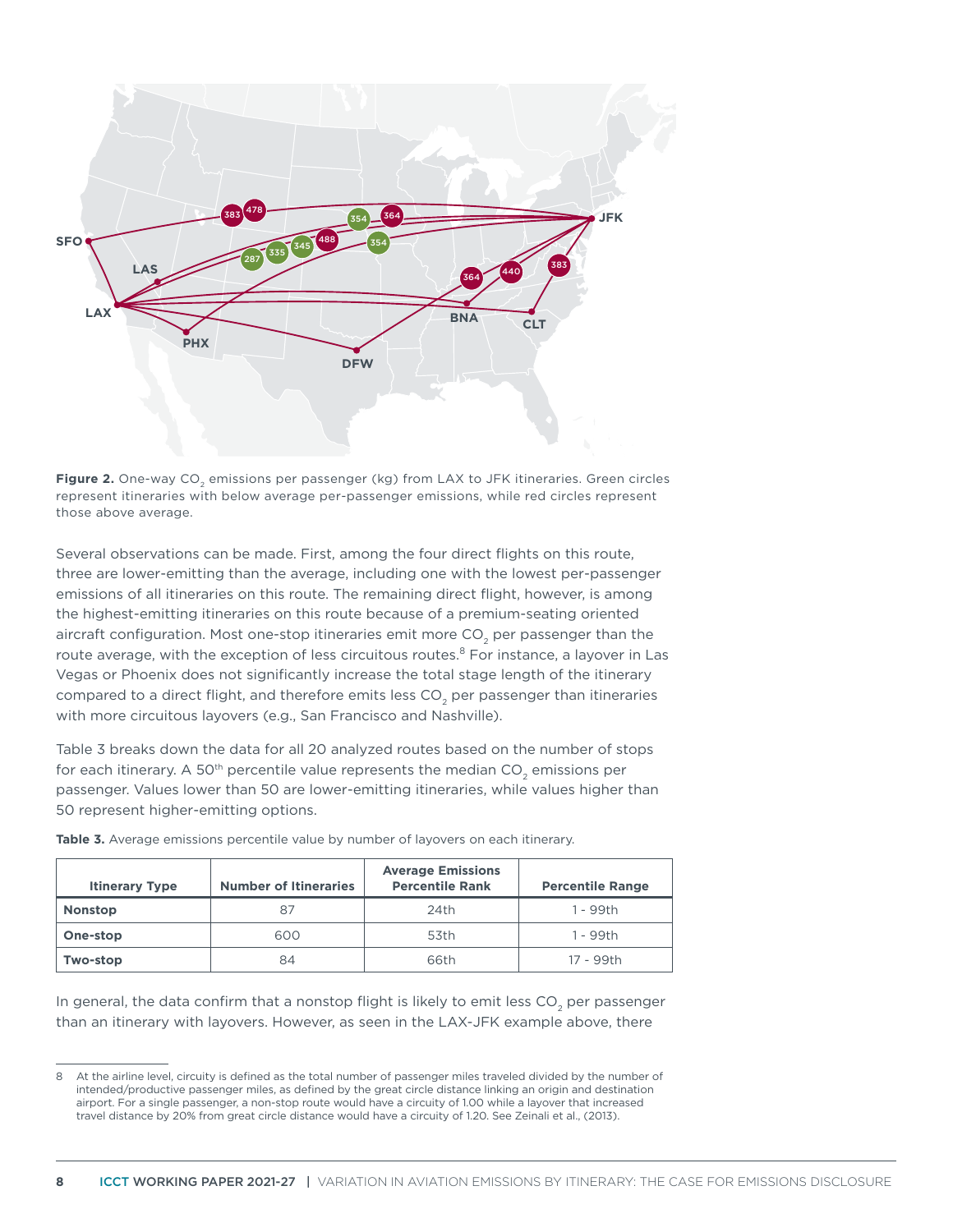can be relatively fuel-inefficient nonstop flights that emit more than some one-stop itineraries on the same route. Across the analyzed routes, emissions percentiles for both nonstop and one-stop itineraries range from  $1<sup>st</sup>$  (lowest emitting of the route) to 99<sup>th</sup> (highest emitting of the route), suggesting that the number of stops does not always identify lower-emitting itinerary options.

#### Aircraft

The correlation between itinerary emissions and aircraft deployed is also complicated. First, for itineraries with one or more layovers, more than one aircraft type is likely used. Comparing the combined fuel efficiencies of multiple aircraft based on their types alone (i.e., without estimating fuel burn based on stage length, seating configuration, and other factors) yields high uncertainties and is not easily done by an average consumer.

Even for nonstop flights, the relative emissions of different itineraries using the same aircraft type vary depending on operational factors and on the other types of aircraft flown on the route. As shown in Figure 3, itineraries on the same aircraft can be lowemitting on one route but high-emitting on another. The carrier that operates the aircraft also matters. An airline may carry more passengers on a given flight, either by operating at higher load factors or via single class service, leading to lower per-passenger emissions than other carriers flying the same aircraft on that route. Load factors, aircraft age, congestion at hub airport, and many other factors also contribute to the different emissions outcomes for the same aircraft type.



**Figure 3.** Emissions percentile values by aircraft type on nonstop flights, in the order of first entry-into-service year.

Despite the variation across routes, some aircraft types are on average more fuelefficient than others. This is especially true for the newest generation of aircraft types, such as Airbus' A320neo series. These types are at least 15% more fuel-efficient than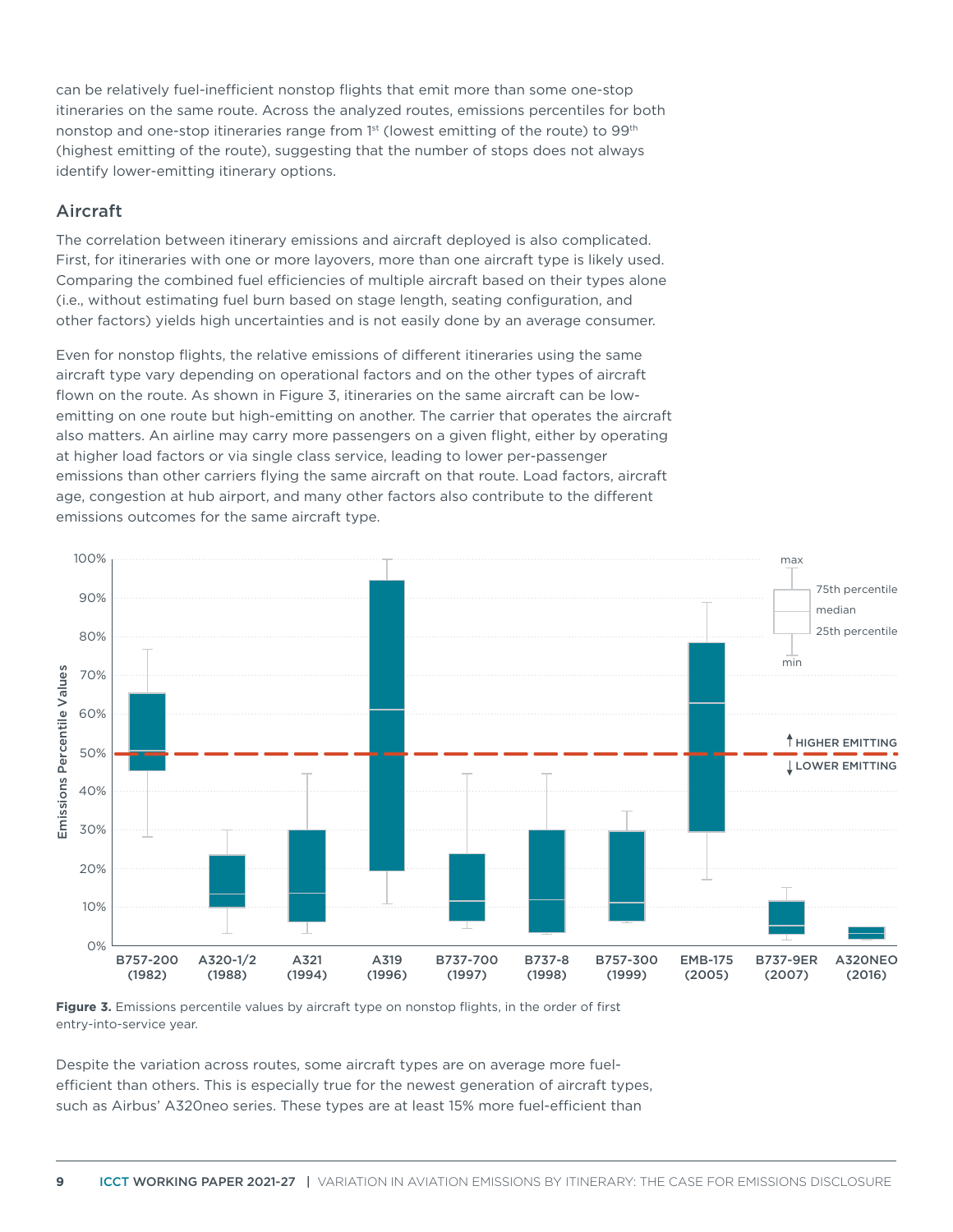older aircraft; therefore, flights on these aircraft are likely to be less emitting regardless of other factors. On the other hand, flights on older aircraft types, such as Boeing 757- 200, or small single-aisle jets, such as Airbus A319 and Embraer EMB-175, are likely to be higher emitting in general. But beyond these general patterns, the emissions outcomes of other aircraft types will depend on the route and the carrier.

#### Carrier choice

Table 4 presents emissions per passenger, rounded to the nearest 10 kg, of the least-emitting itinerary by airport pair and marketing carrier. For clarity, the 12 most competitive routes by carrier were selected and sorted by weighted average per passenger CO<sub>2</sub> emissions. The route average was weighted by number of passengers on each itinerary.

Carriers were ordered from left to right by the number of routes they operate on. Two U.S. carriers, Hawaiian Airlines and Allegiant Air, are not shown because of their limited presence on these routes. Cells marked in green represent the itineraries that emit no more than the route average, while red cells represent high-emitting itineraries. Asterisks denote the least emitting itinerary on a given route.

| Route          | <b>American</b> | <b>Delta</b> | <b>United</b> | Southwest | <b>Alaska</b> | <b>JetBlue</b> | <b>Spirit</b> | <b>Frontier</b> | <b>Sun</b><br>Country | Weighted<br>average |
|----------------|-----------------|--------------|---------------|-----------|---------------|----------------|---------------|-----------------|-----------------------|---------------------|
| <b>LAX-LAS</b> | 60              | 80           | 60            | 60        | 70            | $---$          | <b>50*</b>    | 60              | 60                    | 60                  |
| <b>MCO-PHL</b> | 130             | 200          | 270           | 120       | $---$         | 220            | $90*$         | 110             | $---$                 | 120                 |
| <b>ATL-LGA</b> | 180             | 110          | 210           | 120       | ----          | 260            | 260           | $90*$           | $---$                 | 130                 |
| <b>SEA-LAX</b> | 240             | 140          | 190           | 190       | $130*$        | $---$          | 160           | 190             | $---$                 | 150                 |
| <b>MCO-SJU</b> | 190             | 260          | 310           | 140       | ----          | 190            | $120*$        | 130             | $---$                 | 160                 |
| <b>EWR-MCO</b> | 180             | 210          | 170           | 110       | $---$         | 150            | 120           | $100*$          | ----                  | 160                 |
| <b>LAX-ORD</b> | 220             | 280          | 230           | $- - - -$ | 250           | $- - - -$      | 200*          | 210             | 240                   | 230                 |
| <b>ATL-LAX</b> | 260             | 240          | 270           | 250       | 390           | 440            | 200           | $190*$          | $- - - -$             | 250                 |
| <b>LAX-EWR</b> | 340             | 330          | 320           | 320       | 280           | 440            | 260*          | ----            | 310                   | 360                 |
| <b>LAX-BOS</b> | 350             | 330          | 330           | 320       | 350           | 350            | 260*          | 260*            | 320                   | 370                 |
| <b>BOS-SFO</b> | 380             | 350          | 330           | 320       | 350           | 380            | $---$         | $270*$          | 330                   | 410                 |
| <b>EWR-SFO</b> | 370             | 350          | 330           | 320       | $310*$        | 470            | $- - - -$     | ----            | 330                   | 410                 |

Table 4. Emissions per passenger (kg CO<sub>2</sub>/passenger) of least-emitting itinerary by carrier and route.

\*Denotes least emitting itinerary on a given route.

While our past studies have shown that some airlines operate with higher average fuel efficiency than their peers, the relative emissions performance among carriers varies from route to route, as shown in Table 4. In many cases, the least-emitting itinerary operated by an airline is among the low-emitting options on that route. However, there are exceptions to this pattern; the lowest-emitting itinerary by a carrier sometimes emits more than the route average, indicating that loyalty to a single airline could lead a consumer to choose a higher-emitting itinerary than necessary.

The average performance of each airline generally aligns with the U.S. domestic airline fuel efficiency ranking presented in Zheng, Graver, & Rutherford (2019). However, there is no one carrier that operates only low-emitting itineraries (better than route average) across all the analyzed routes on which it operates. An airline can also emit much less than other airlines on one route but show the opposite emissions pattern on another route.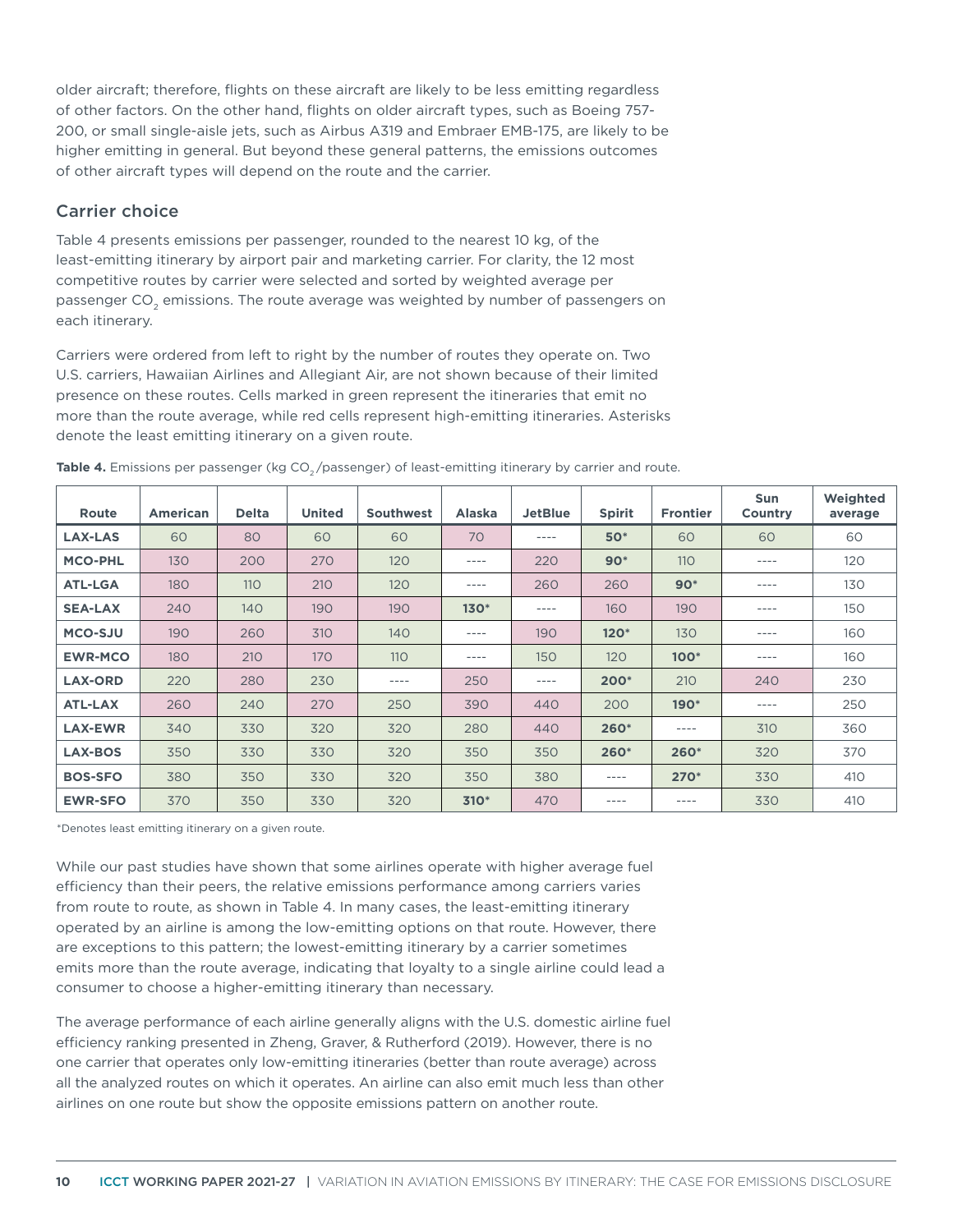Most of the lowest-emitting itineraries across these 12 routes were operated by Frontier Airlines, Spirit Airlines, or Alaska Airlines. Meanwhile, the three big legacy carriers— American, Delta, and United—do not offer least-emitting itineraries on any of these routes. Therefore, while a consumer can generally reduce their emissions by choosing a better than average itinerary, it may be difficult for them to choose the absolutely least emitting itinerary if they want to stick with one airline for most of their travels, particularly if the airline in question is a full-service legacy carrier. Another factor to consider is that airlines offering more lower-emitting itineraries may not have a service network as extensive as the legacy carriers. Thus, selecting lower-emitting itineraries based on carrier would be a complicated task.

#### Ticket price

In addition to number of stops and carrier, ticket price is a key criterion for selecting itineraries. Consumers can be highly sensitive to price, especially for leisure trips. To explore any possible tradeoff between itinerary fare and emissions, we analyzed the carbon intensities of relatively cheap tickets only, and how they compare to the carbon intensities of all tickets sold on a route.

In Figure 4, we show the range of least- to most-emitting itineraries on a route with and without a fare filter. The full bar width (hatched plus yellow) represents the spread of CO<sub>2</sub> emissions per passenger for all itineraries on a given route, while the hatched bar represents the spread assuming that a passenger only considers the cheapest quarter of itineraries.





**Figure 4.** Emissions savings relative to most-emitting itinerary on each route, for all itineraries on the route (yellow plus hatched) and for the 25<sup>th</sup> percentile cheapest itineraries (hatched only).

As shown, the emissions gap of almost all analyzed routes narrows when only itineraries with lowest 25<sup>th</sup> percentile of fare were considered. For 15 out of the 20 analyzed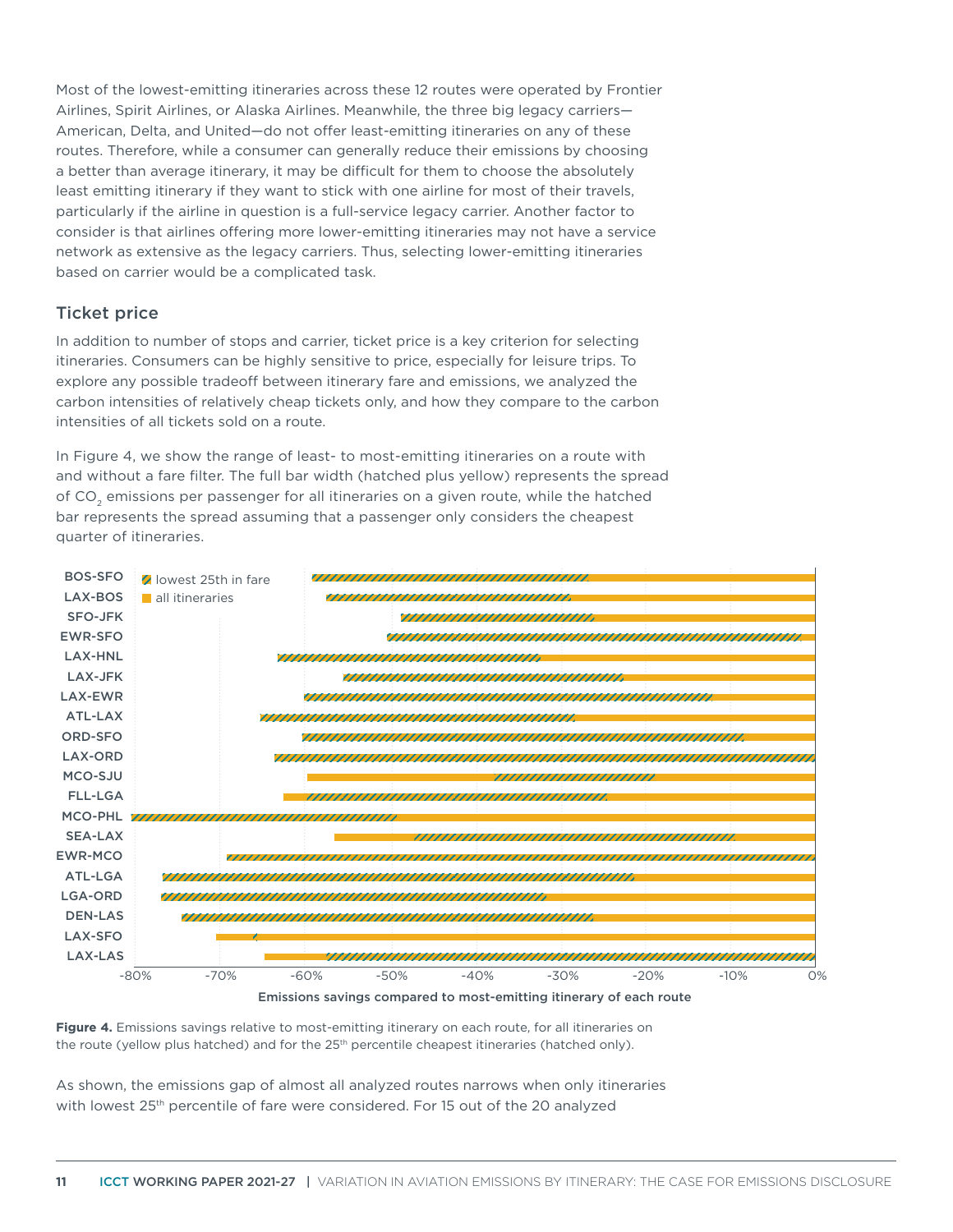routes, the lowest-emitting itinerary remains in range even if consumers filter for ticket price. Meanwhile, the higher-emitting itineraries on many routes also tend to be more expensive and thus are left out when a fare filter is applied. The LAX-SFO route is a special case, where only one itinerary meets the fare filter. On average, emissions can be reduced by 55% by choosing itineraries within the cheapest  $25<sup>th</sup>$  percentile of cost and by 63% by choosing the single most fuel-efficient itinerary relative to the worst itinerary.

In most cases, the least-emitting itinerary is also relatively inexpensive compared to the others on the same route. A possible reason is that airlines pass along some of their fuel savings to consumers in the form of cheaper tickets. The fuel savings could come from flying newer planes, operating nonstop flights, having higher load factors, or including more seats. Specifically, for 17 out of the 20 analyzed routes, the average fare of the least-emitting itinerary is within the lowest 20th percentile. And for more than half of the routes, the least-emitting itinerary costs less than 90% of other itineraries.

Moreover, cheaper itineraries are likely to emit less than the route average. Figure 5 presents the spread of emissions percentile values of the 184 itineraries with average fare in the lowest 25<sup>th</sup> percentile of each analyzed route (blue bars) compared to all 771 itineraries (red line). More than one-third of these relatively low-cost itineraries are also lower emitting (within 20<sup>th</sup> percentile), while almost two-thirds emit less CO<sub>2</sub> per passenger compared to the route average. The remaining one-third of the lower-cost itineraries are higher emitting on a per passenger basis, suggesting that choosing cheaper tickets alone doesn't guarantee lower emissions.





# **Conclusions and Next Steps**

The large variation in itinerary emissions on each route clearly demonstrates the value of itinerary-level emissions disclosure by airlines at the point of purchase. Meanwhile, the analysis of ticket price suggests that greater efficiency tends to correlate with lower prices, which is a win-win for consumers and the environment.

In our analysis, the carbon footprint of different itineraries on the same route varies greatly in terms of CO<sub>2</sub> emissions per passenger. On average the most fuelefficient itineraries emitted 63% less CO<sub>2</sub> per passenger than the highest-emitting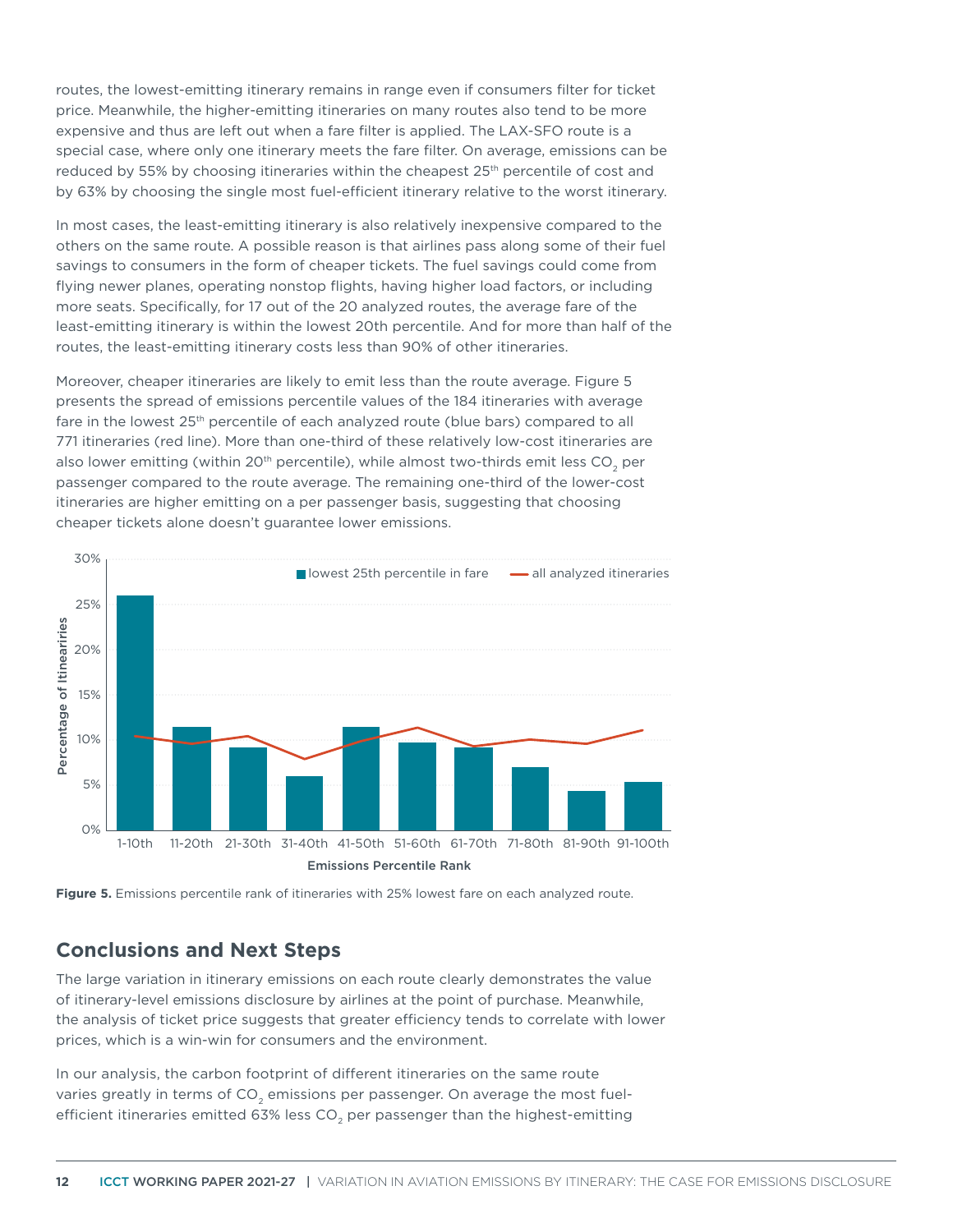itineraries. Selecting an itinerary from the cheapest 25 percent of fares could reduce a passenger's CO<sub>2</sub> emissions by 55% compared to the highest-emitting itinerary. While strategies such as flying direct and choosing more fuel-efficient aircraft offer some guidance to consumers, an emissions profile approach is more dynamic than these generalized rules and requires more detailed data on flight emissions. Some airlines have more fuel-efficient operations than others on average, but there is no one "greenest" airline when evaluated at the route and itinerary level. For brand-loyal customers, low-emitting options are generally available, but choosing the least emitting itinerary can be challenging for people who fly with a single carrier, particular a full-service legacy carrier.

Our analysis also showed that consumers have plenty of choices for lower-emitting flights even if they only consider relatively inexpensive flights on a given route. Therefore, selecting lower-emitting flights will likely not come with material costs for consumers. Moreover, the lowest-emitting flights of analyzed routes often fall on the inexpensive end of all itineraries on those routes. However, not all lower-cost itineraries are necessarily less-emitting, so itinerary-level disclosure is still key.

While emissions disclosure at the point of purchase aims to inform consumer choices, the resulting emissions reduction depends on both the number of consumers choosing a less-emitting flight and the consequential effect of these consumer choices on airline operations. If only a few passengers switched from a higher-emitting flight on a route to a lower-emitting one, both flights will still be operated, resulting in little real emissions reduction.

Nevertheless, emissions disclosure would raise consumer awareness of their carbon footprint and, more importantly, reward airlines that operate more fuel-efficient flights. Consumer preferences could reward airlines that lower emissions through strategies such as deploying newer, more fuel-efficient aircraft and improving load factors. Eventually, as technologies such as sustainable aviation fuels (SAFs) and zero emission planes fueled by electricity and/or hydrogen become mature, emission reductions due to fuel switching and cleaner aircraft could be rewarded as well. Overall, emissions disclosure can empower the consumers to vote for cleaner flying with their travel dollars.

While ticket price already nudges consumers toward more fuel-efficient flights, choosing the lowest-emitting itinerary on a route can still reduce emissions by 22% compared to the average. This is a large reduction potential for the aviation industry, where fleet upgrades bring in aircraft, generally operated for 25 to 30 years, that are on average 15% more fuel-efficient than those of the previous generation. Choosing lower-emitting flights, on the other hand, requires much less time and many fewer resources, making it a key near-term mitigation tool.

While airlines can, in principle, disclose the carbon intensity of their flights voluntarily on their own websites or other booking platforms, public policy would help to ensure accurate and standardized disclosure from all airlines. National governments and domestic flights are a natural place to start. U.S. carriers already collect operations and fuel burn data from all flights and report them at a high level to DOT. Policymakers could require carriers to disclose previous-year emissions by route and aircraft on their websites; third-party booking sites might also choose to display such information. Objective validation of carrier-reported data can help ensure the accuracy and integrity of the disclosed information. Travel search engines can leverage a combination of carrier-reported data and independently modelled emissions inventories to provide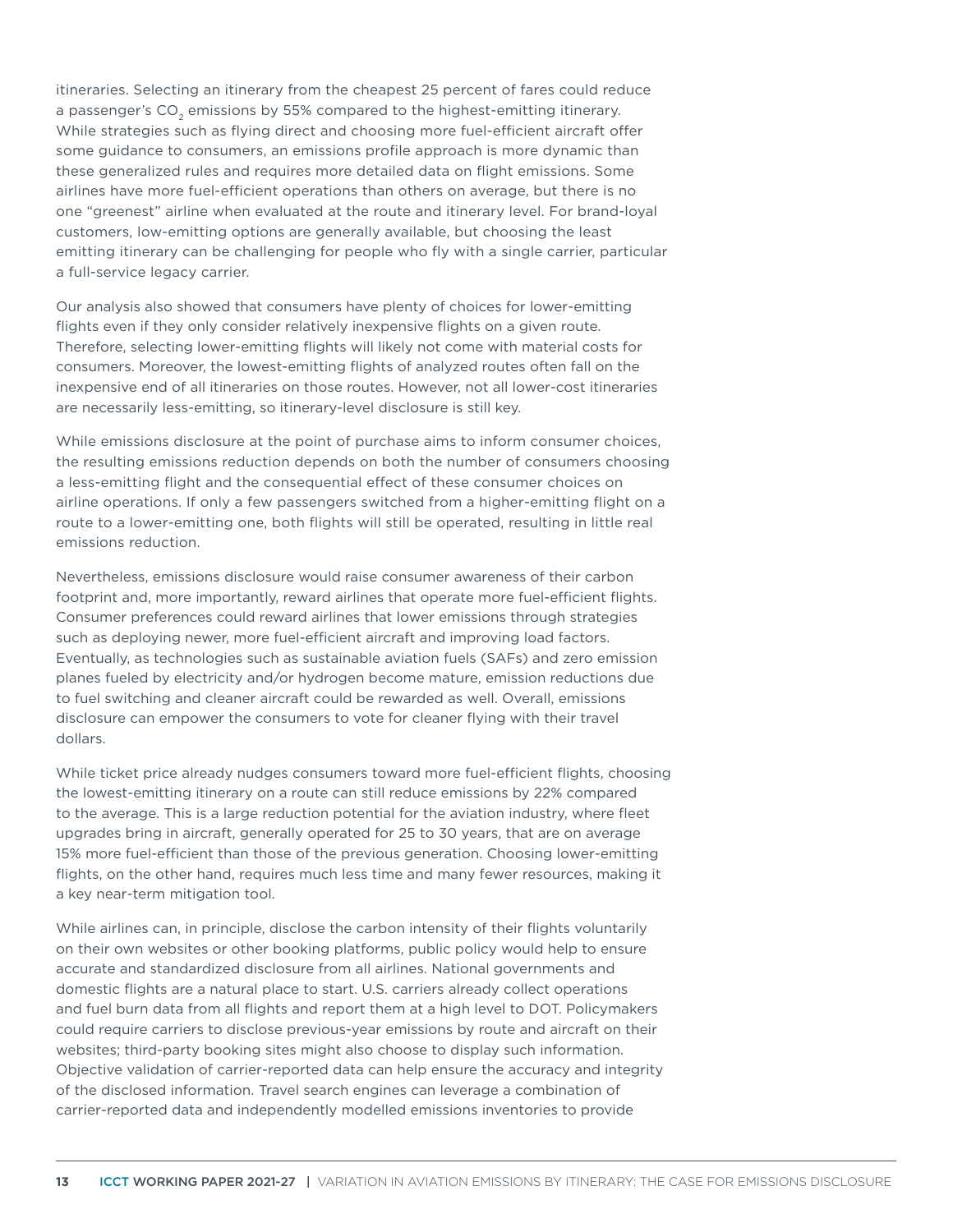credible information to consumers. Labeling or other measures that help consumers process emissions information is useful but should not replace the disclosure of the absolute carbon intensity of a flight.

The flip side of voluntary behavior change by consumers is to internalize the environmental costs of flying into ticket prices through taxation policies or marketbased emissions regulations. While effective, experience suggests that these policy instruments are politically difficult, and may take a long time, to craft and implement. Emissions disclosure, on the other hand, could conceivably be implemented in a shorter period with fewer resources because it is politically less fraught.

Future work can expand the analysis in this paper to international routes and distinguish between business and leisure travel, if relevant data are available. Detailed analysis by cabin class would help isolate differences in carbon intensities and fares associated with premium versus economy-class seating. The data analyzed in this paper can also feed into an actual low carbon travel search tool. Consumers' behavior change in response to inclusion of emissions data in itinerary descriptions is also a key area for future study.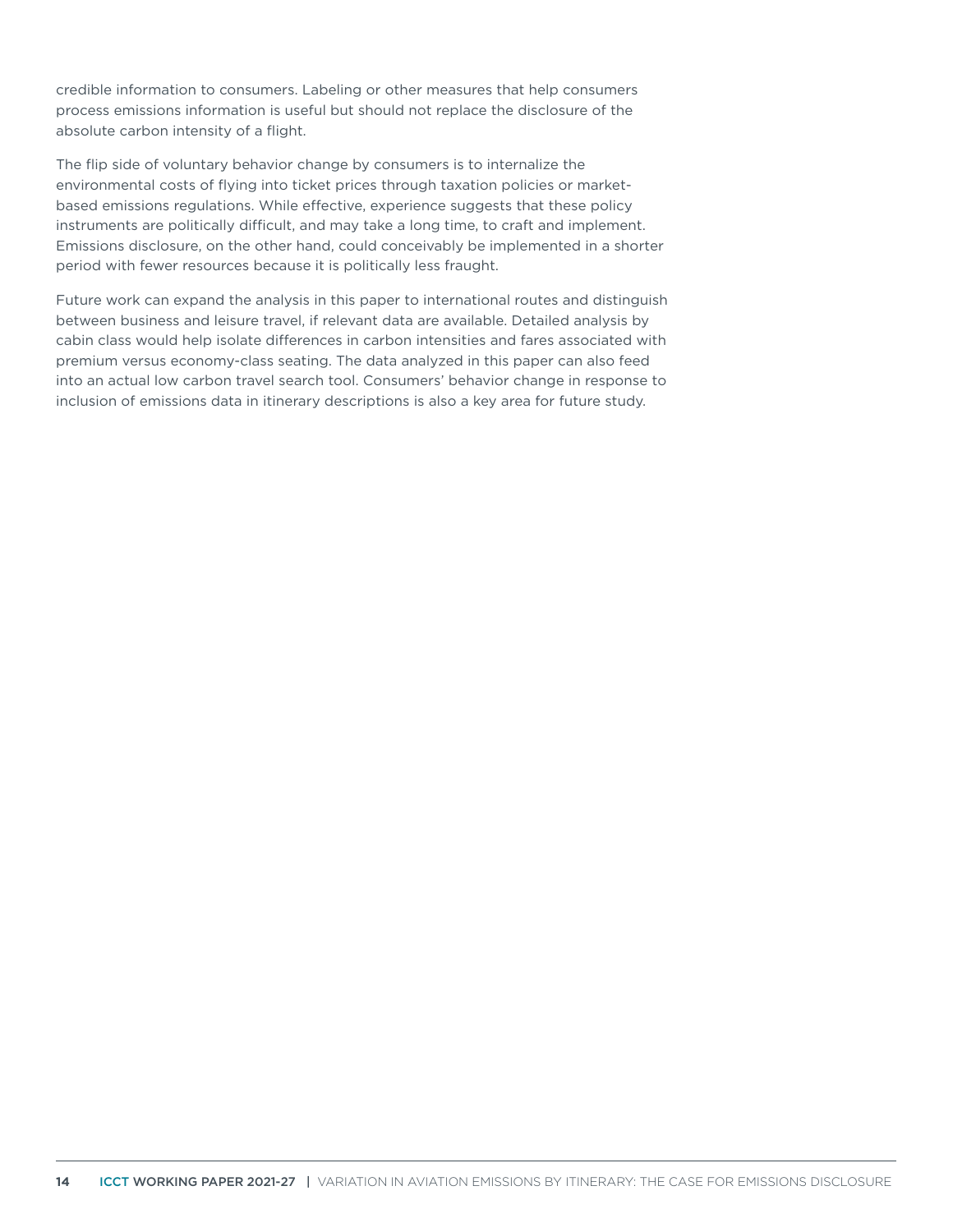## **References**

- Airline Data Inc. (2021). *The Hub Data Sets* [database]. Retrieved from [https://www.airlinedata.com/](https://www.airlinedata.com/the-hub/) [the-hub/](https://www.airlinedata.com/the-hub/)
- Amenta, N., & Sanguinetti, A. (2020). *Emissions Information Can Prompt Travelers to Purchase Greener Flights*. National Center for Sustainable Transportation. Retrieved from [https://](https://escholarship.org/uc/item/6nx526w9) [escholarship.org/uc/item/6nx526w9](https://escholarship.org/uc/item/6nx526w9)
- Baumeister, S. (2017). 'Each flight is different': Carbon emissions of selected flights in three geographical markets. *Transportation Research Part D: Transport and Environment*, *57*, 1-9
- Baumeister, S., & Onkila, T. (2017). An eco-label for the airline industry?. *Journal of Cleaner Production*, *142*, 1368-1376
- Davison, L., Littleford, C., & Ryley, T. (2014). Air travel attitudes and behaviours: The development of environment-based segments. *Journal of Air Transport Management*, *36*, 13-22
- Graver, B., & Rutherford, D. (2018a). *Transpacific airline fuel efficiency ranking, 2016*. Retrieved from the International Council on Clean Transportation, [http://www.theicct.org/transpacific-airline](http://www.theicct.org/transpacific-airline-fuel-efficiency-ranking-2016)[fuel-efficiency-ranking-2016](http://www.theicct.org/transpacific-airline-fuel-efficiency-ranking-2016)
- Graver, B., & Rutherford, D. (2018b). *Transatlantic airline fuel efficiency ranking, 2017*. Retrieved from the International Council on Clean Transportation, [https://theicct.org/sites/default/files/](https://theicct.org/sites/default/files/publications/Transatlantic_Fuel_Efficiency_Ranking_20180912.pdf) [publications/Transatlantic\\_Fuel\\_Efficiency\\_Ranking\\_20180912.pdf](https://theicct.org/sites/default/files/publications/Transatlantic_Fuel_Efficiency_Ranking_20180912.pdf)
- Graver, B., Rutherford, D., & Zheng, S. (2020). *CO<sub>2</sub> emissions from commercial aviation, 2013, 2018, and 2019*. Retrieved from the International Council on Clean Transportation [https://theicct.org/](https://theicct.org/publications/co2-emissions-commercial-aviation-2020) [publications/co2-emissions-commercial-aviation-2020](https://theicct.org/publications/co2-emissions-commercial-aviation-2020)
- Graver, B., & Rutherford, D. (2021). *Low-Cost Carriers and U.S. Aviation Emissions Growth, 2005 to 2019*. Retrieved from the International Council on Clean Transportation [https://theicct.org/](https://theicct.org/publications/lcc-emissions-growth-mar2021) [publications/lcc-emissions-growth-mar2021](https://theicct.org/publications/lcc-emissions-growth-mar2021)
- International Air Transport Association (IATA). (2013). *Aircraft Technology Roadmap to 2050*. [https://www.iata.org/contentassets/8d19e716636a47c184e7221c77563c93/](https://www.iata.org/contentassets/8d19e716636a47c184e7221c77563c93/technology20roadmap20to20205020no20foreword.pdf) [technology20roadmap20to20205020no20foreword.pdf](https://www.iata.org/contentassets/8d19e716636a47c184e7221c77563c93/technology20roadmap20to20205020no20foreword.pdf)
- International Air Transport Association (IATA). (2020). *Governments must endorse sustainable fuels*. Retrieved from [https://airlines.iata.org/news/governments-must-endorse-sustainable](https://airlines.iata.org/news/governments-must-endorse-sustainable-fuels#:~:text=Currently%2C%20SAF%20is%20on%20average,fuel%20consumed%20by%20the%20industry)[fuels#:~:text=Currently%2C%20SAF%20is%20on%20average,fuel%20consumed%20by%20](https://airlines.iata.org/news/governments-must-endorse-sustainable-fuels#:~:text=Currently%2C%20SAF%20is%20on%20average,fuel%20consumed%20by%20the%20industry) [the%20industry](https://airlines.iata.org/news/governments-must-endorse-sustainable-fuels#:~:text=Currently%2C%20SAF%20is%20on%20average,fuel%20consumed%20by%20the%20industry)
- International Civil Aviation Organization (ICAO). (2017). *List of Low-Cost-Carriers (LCCs) based on ICAO definition*. Retrieved from <https://www.icao.int/sustainability/Documents/LCC-List.pdf>
- International Civil Aviation Organization (ICAO). (2019). *Glossary of terms ICAO Data Plus*. Retrieved from<https://data.icao.int/newDataPlus/content/docs/glossary.pdf>
- International Civil Aviation Organization. (2020a). *2019 Environmental Report*. Retrieved from [https://](https://www.icao.int/environmental-protection/Documents/ICAO-ENV-Report2019-F1_WEB%20(1)pdf) [www.icao.int/environmental-protection/Documents/ICAO-ENV-Report2019-F1\\_WEB%20\(1\)pdf](https://www.icao.int/environmental-protection/Documents/ICAO-ENV-Report2019-F1_WEB%20(1)pdf)
- Liu, C., & Kharina, A. (2017). *Canada-U.S. transborder airline fuel-efficiency ranking*. Retrieved from the International Council on Clean Transportation [https://theicct.org/publications/transborder](https://theicct.org/publications/transborder-airline-fuel-efficiency-ranking)[airline-fuel-efficiency-ranking](https://theicct.org/publications/transborder-airline-fuel-efficiency-ranking)
- Mair, J. (2011). Exploring air travellers' voluntary carbon-offsetting behaviour. *Journal of Sustainable Tourism*, *19*(2), 215-230
- Mayer, R., Ryley, T., & Gillingwater, D. (2012). Passenger perceptions of the green image associated with airlines. *Journal of Transport Geography*, *22*, 179-186
- McCartney, S. (2020, December 1). The Covid Pandemic Could Cut Business Travel by 36%— Permanently. *Wall Street Journal*. Retrieved from [https://www.wsj.com/articles/the-covid](https://www.wsj.com/articles/the-covid-pandemic-could-cut-business-travel-by-36permanently-11606830490)[pandemic-could-cut-business-travel-by-36permanently-11606830490](https://www.wsj.com/articles/the-covid-pandemic-could-cut-business-travel-by-36permanently-11606830490)
- Olmer, N., & Rutherford, D. (2017). *U.S. domestic airline fuel efficiency ranking, 2015-2016*. Retrieved from International Council on Clean Transportation [https://theicct.org/publications/us-domestic](https://theicct.org/publications/us-domestic-airline-fuel-efficiency-ranking-2015-16)[airline-fuel-efficiency-ranking-2015-16](https://theicct.org/publications/us-domestic-airline-fuel-efficiency-ranking-2015-16)